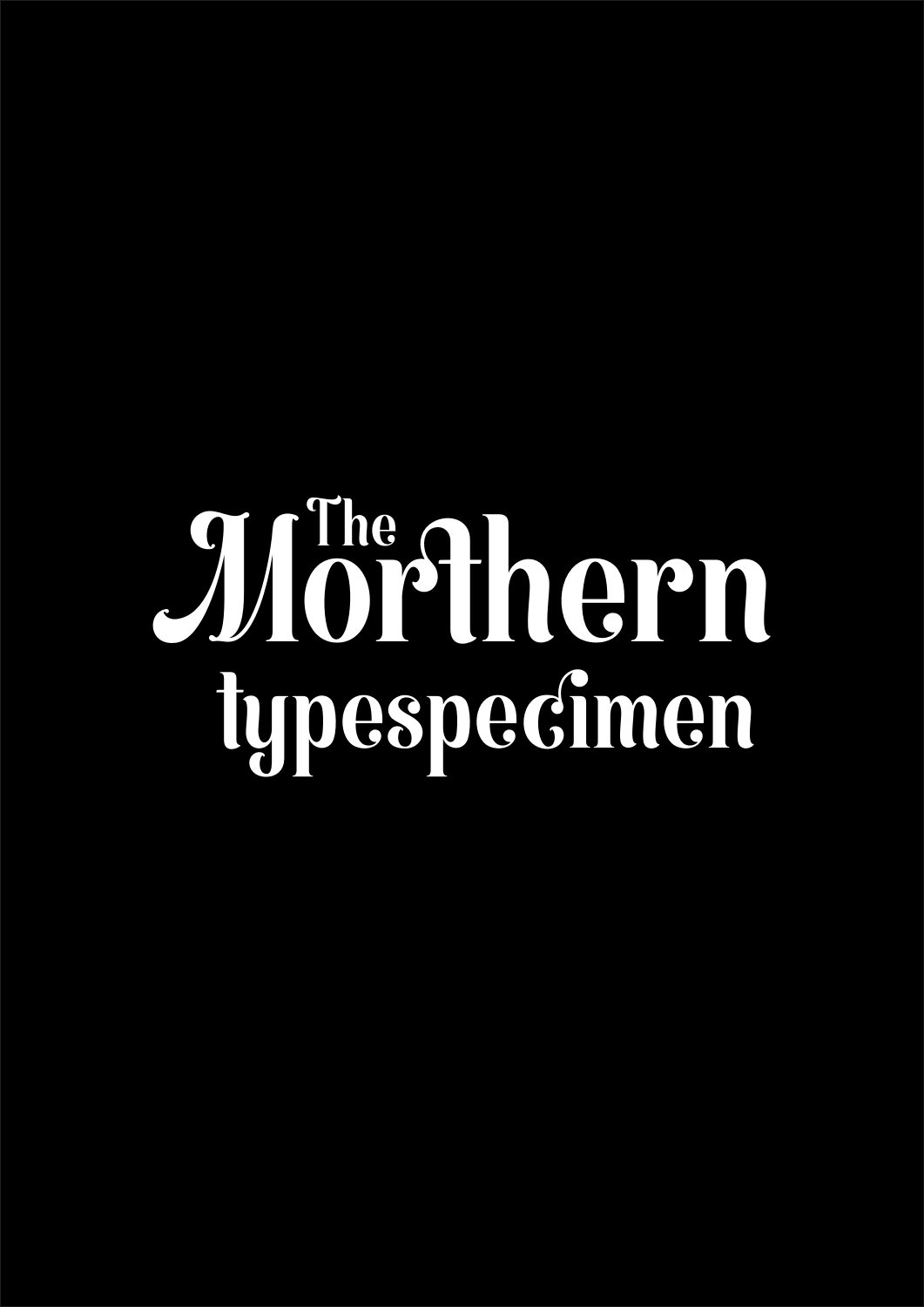**Basic Alphabet** 

### $A$   $B$   $C$   $D$   $E$   $F$   $G$   $H$   $1$   $1$   $K$   $1$ , M NOPQRSTUT W X Y Z a b c d e f g h i j k l m n o p q r s t u v w x y z

### A B C D E F G H I J K L MNOPQRSTUV W X Y Z a b c d e f g h i j k l m n o p q r s t u v w x y z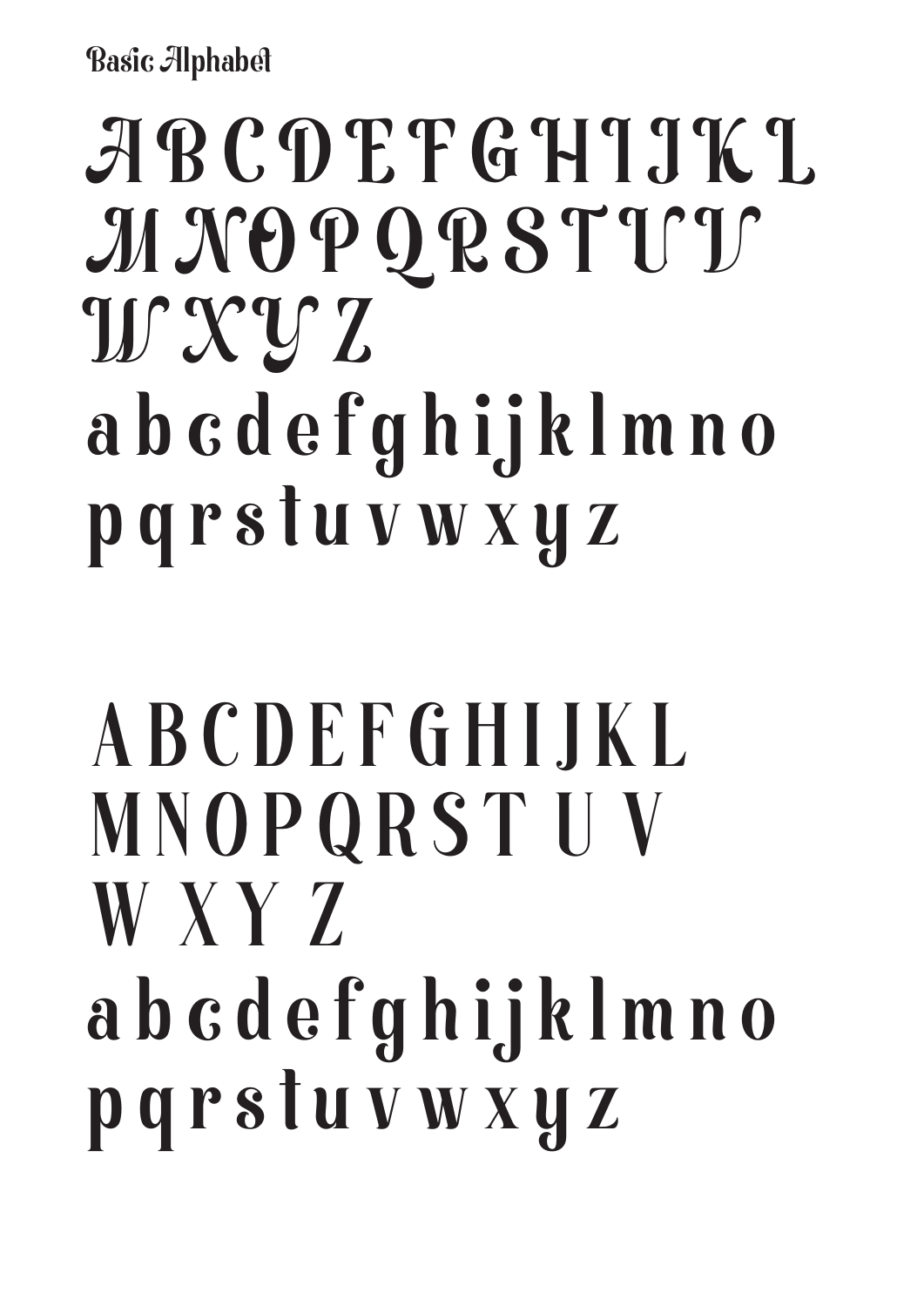Standard Ligature fi di di et ff fj it ri rt si st ti vi wi

Stylistic Alterntaes

a b d e g h i j k l m n o p q t u y &

Stylistic set

 $a_0$  b  $a_0$   $a_1$   $a_2$   $a_3$   $a_4$   $a_5$   $a_6$   $a_7$   $a_8$   $a_9$   $a_9$   $a_9$   $a_9$   $a_9$   $a_9$   $a_9$   $a_9$   $a_9$   $a_9$   $a_9$   $a_9$   $a_9$   $a_9$   $a_9$   $a_9$   $a_9$   $a_9$   $a_9$   $a_9$   $a_9$   $a_9$   $a_9$   $a_9$   $a_9$   $a_9$   $a_$ opop meretet y de gehe jellemen und  $d_0 h_1 k_0 u_0 d_0 k_0 h_1 d_0 h_0 h_1 d_0 h_0 d_0$ A BCDE G HOJKL AC N Q R SU'V W Y

Ligatures

ci ci et ff fi it ri ri si si ti vi wi

Numerical

1 2 3 4 5 6 7 8 9 0

 $!@# $\% ^{^{\wedge }}\& ^{*}( )\{\}\[1:``?...$ 

# Mûltìliñgüãl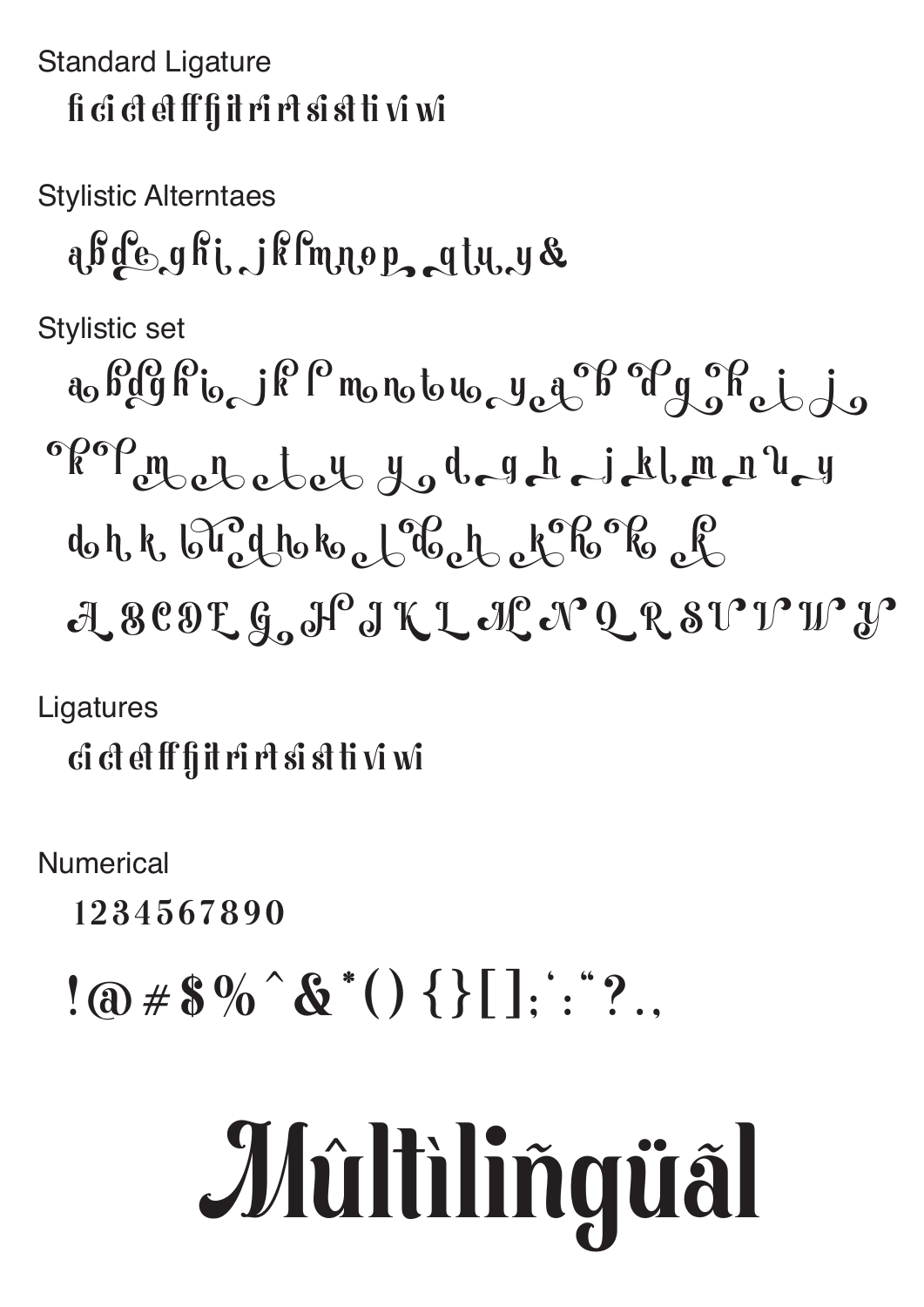### Morthern Text

Bohemianism is the practice of an unconventional lifestyle, often in the company of like-minded people and with few permanent ties. I t involves musical, artistic, literary, or spiritual pursuits. In this context, Bohemians may or may not be wanderers, adventurers, or vagabonds. This use of the word bohemian first appeared in the English language in the 19th century to describe the non-traditional lifestyles of marginalized and impoverished artists, writers, journalists, musicians, and actors in major European cities.  $\mathbf{\tilde{B}}$ ohemians were associated with unorthodox or anti-establishment political or social viewpoints, which often were expressed through free love, frugality, and—in some cases—simple living or voluntary poverty. A more economically privileged, wealthy, or even aristocratic bohemian circle is sometimes referred to as haute bohème.

The term bohemianism emerged in France in the early 19th century, when artists and creators began to concentrate in the lower-rent, lower class, Romani neighborhoods. Bohémien was a common term for the Romani people of Trance, who were mistakenly thought to have reached France in the 15th century via Bohemia (the western part of modern Czech Republic).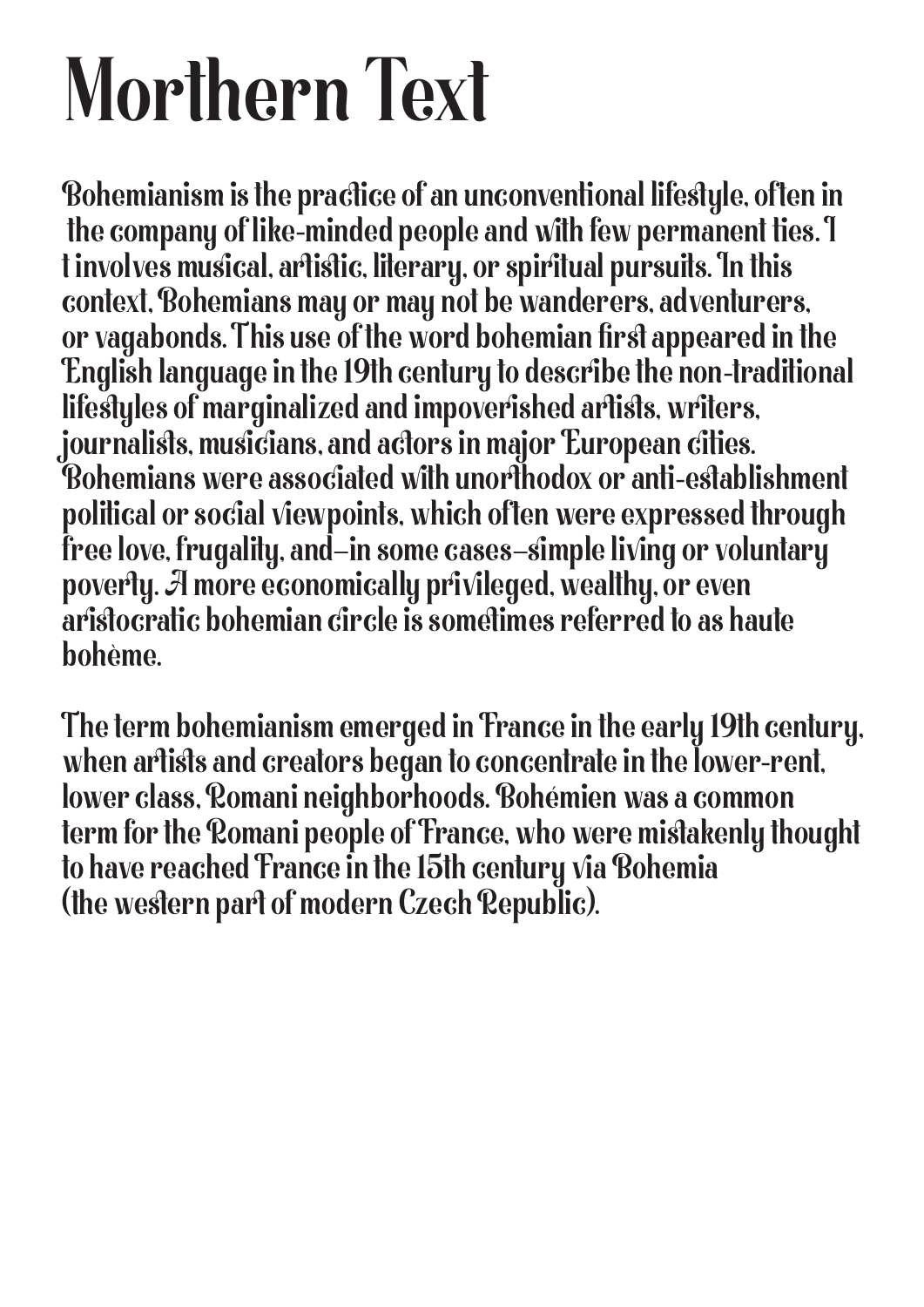